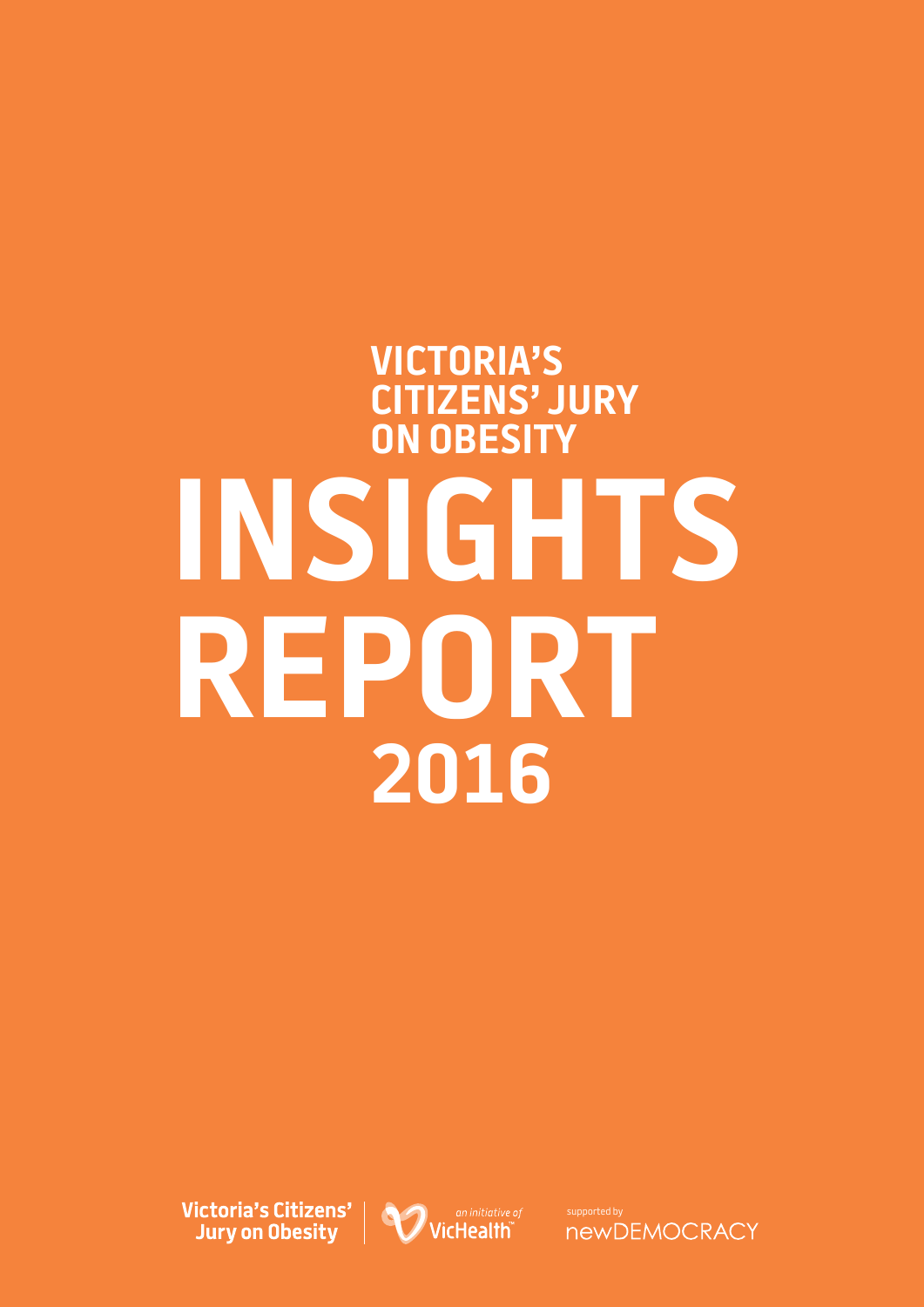## ACKNOWLEDGEMENTS

#### **Steering Group**

AMA Victoria Australian Beverages Council Australian Food & Grocery Council CHOICE City of Melbourne Coles C-PAN Deakin University Department of Premier and Cabinet in Victoria Foodbank Victoria Obesity Policy Coalition Tennis Australia

# **Invited observers**

Behavioural Insights Team Professor Annette Braunack-Mayer Dr Jackie Street

**Delivery Partners** KINSHIP Digital MosaicLab newDemocracy Foundation Wildwon

#### **Presenters**

*Opening speakers to the jury* Mary-Anne Thomas, MP Dr David Halpern Jerril Rechter *Expert witnesses called by the jury* Adam Ferrier Dr Daniel Little Dr Anna Peeters Dr Gyorgy Scrinis Andrea Sloane

Most of all, we acknowledge the contribution from the 114 Victorians who comprised Victoria's Citizens' Jury on Obesity.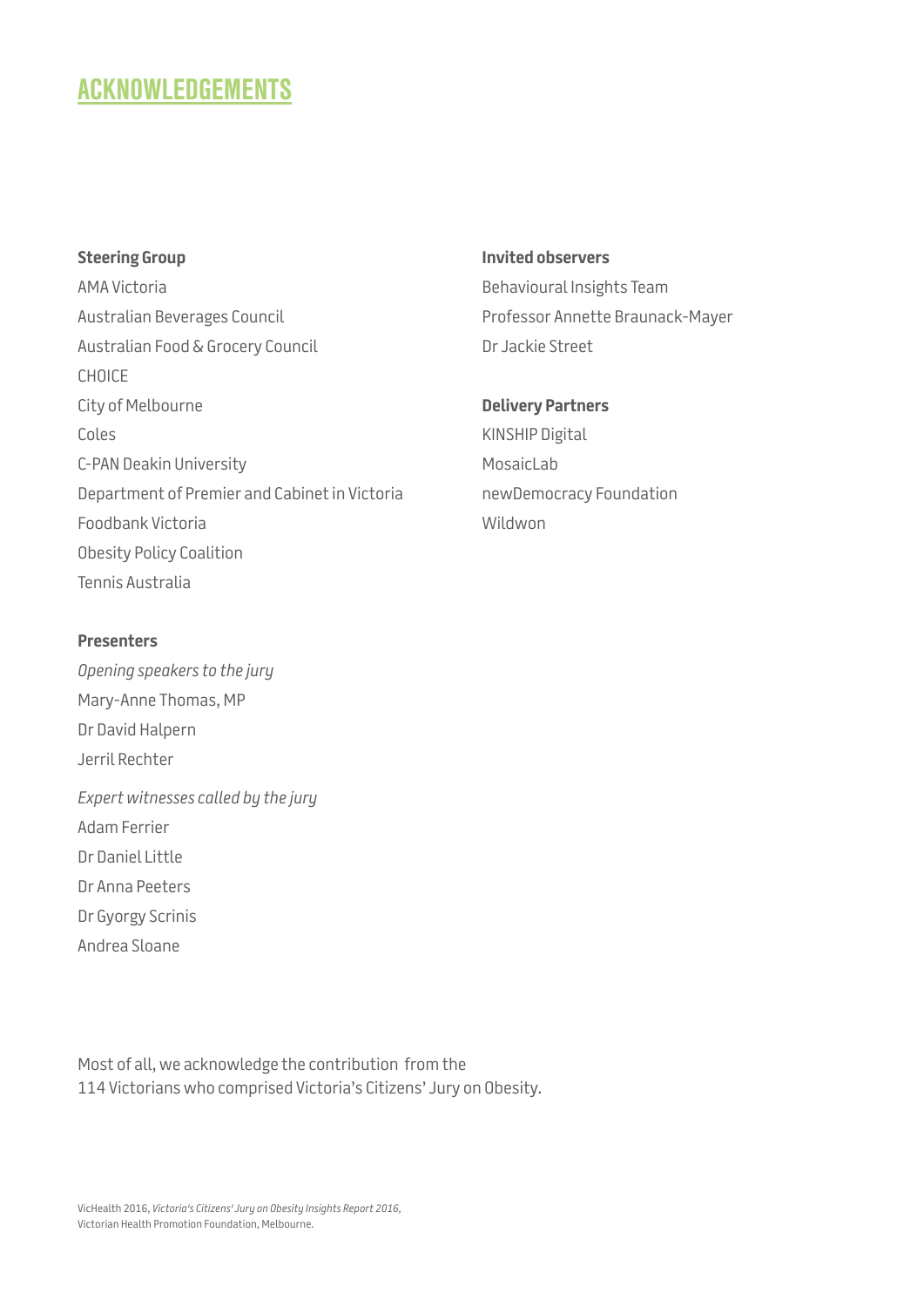# **CONTENTS**

| <b>Foreword</b>                            | 5              |
|--------------------------------------------|----------------|
| <b>Introduction</b>                        | $6\phantom{1}$ |
| <b>Background and overview</b>             | 8              |
| Key process design elements                | 11             |
| Insights                                   | 16             |
| <b>Future considerations</b>               | 26             |
| <b>References</b>                          | 29             |
| <b>Resources</b>                           | 29             |
| <b>Appendix 1: Jury's report</b>           | 31             |
| <b>Appendix 2: Steering Group Response</b> | 41             |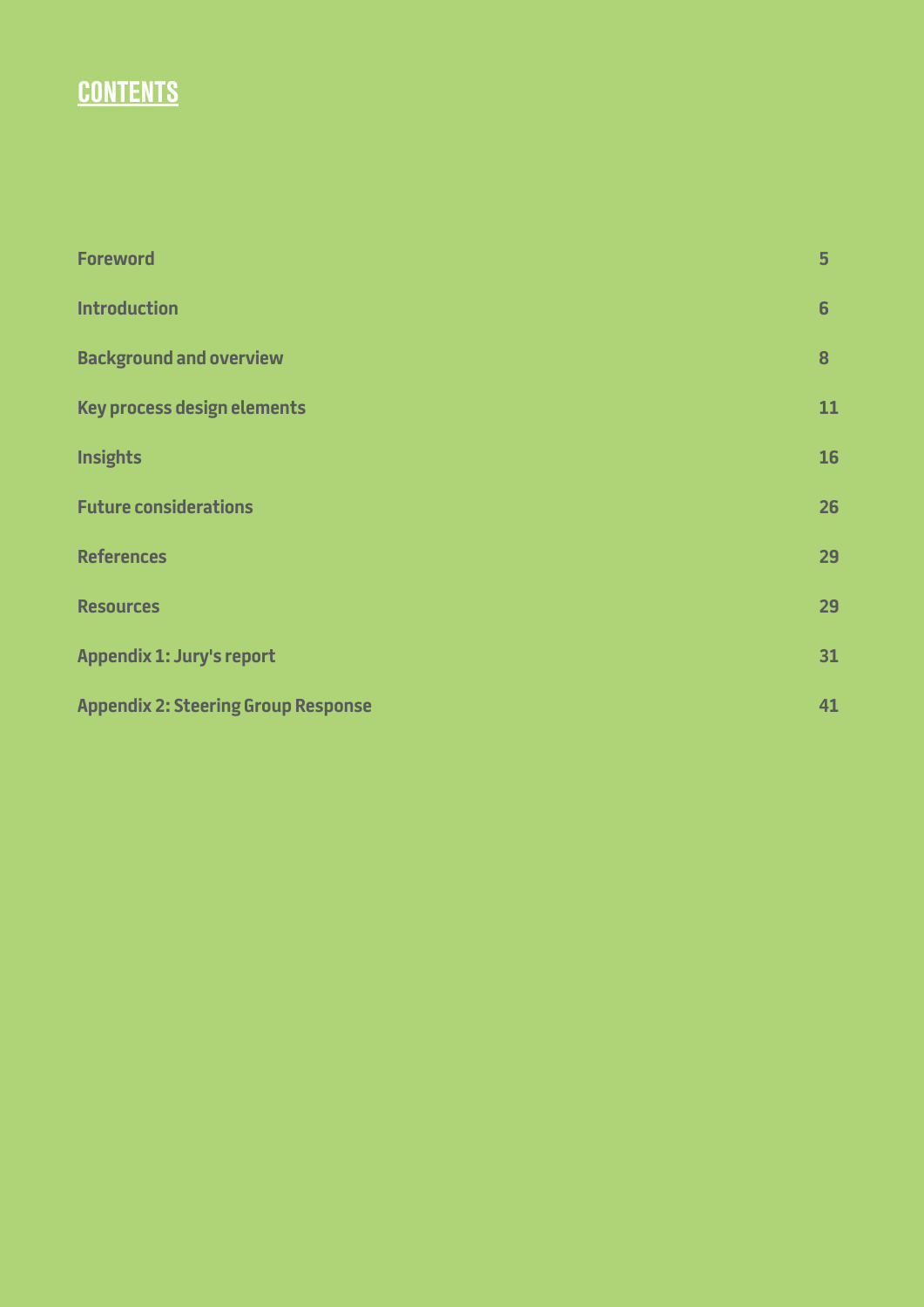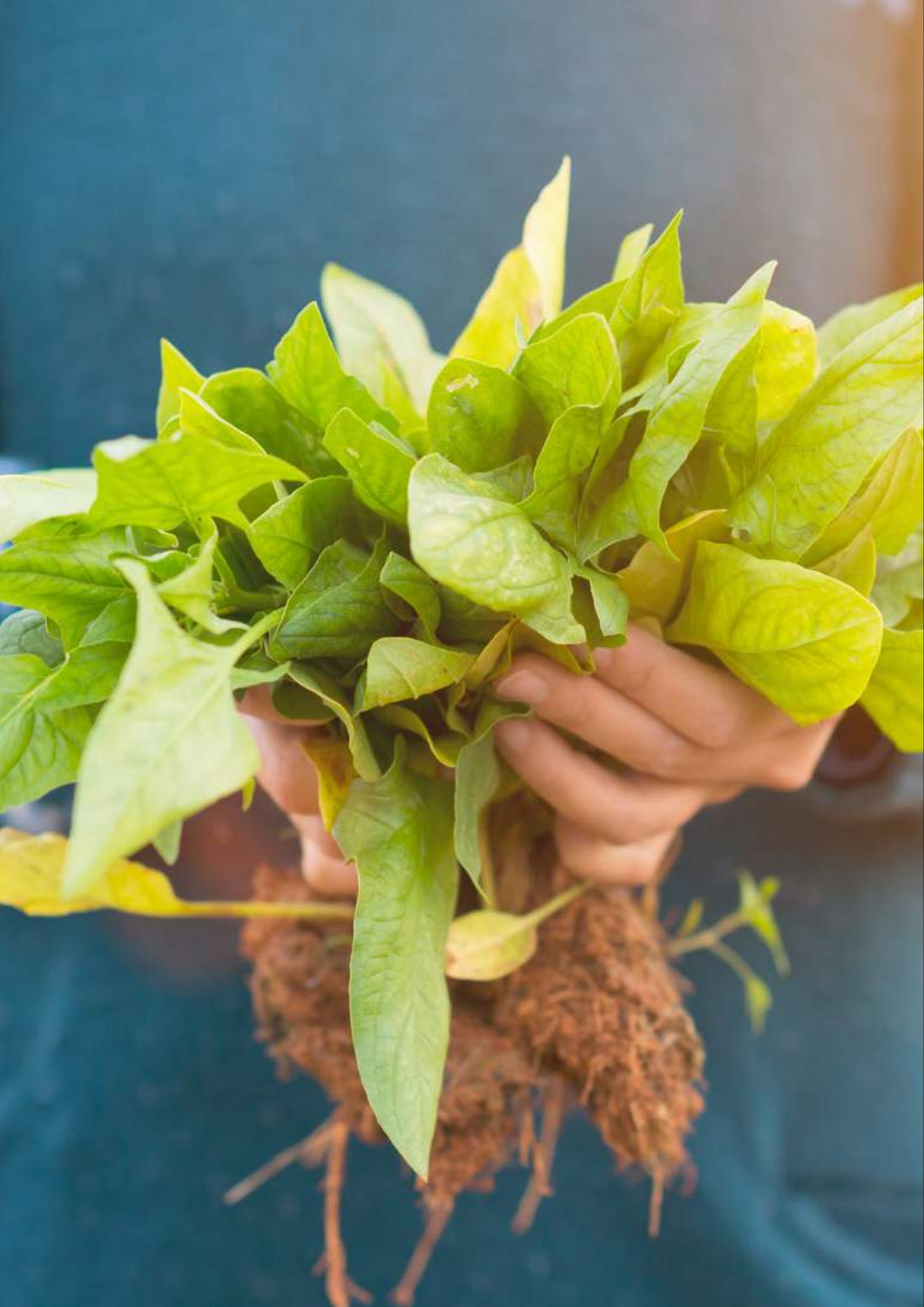# **FOREWORD**

This year marks the 30th anniversary of the historic declaration of the Ottawa Charter for Health Promotion. At its core were the three actions of advocacy, enablement and mediation. These actions remain as relevant to health promotion today as they were back in 1986.

In recent years, we have witnessed many changes with major demographic shifts, technological advances, and the rise of new, participatory models of democracy. These have occurred against the backdrop of dramatic increases in chronic diseases.

Obesity is now undoubtedly the most significant health challenge of our generation. It accounts for approximately 85 per cent of Australia's burden of disease, and many chronic diseases are preventable if we can reduce the risk factors including obesity. 63 per cent of Victorians are now overweight or obese as are approximately 25 per cent of our children which is astounding as well as very troubling.

Our response needs to be both creative and collaborative, drawing on those foundations of health promotion. Solving a problem such as obesity cannot be done by one agency alone; it cannot be achieved by governments alone. We must work across government, business and industry, and with the community to create the solutions that will benefit the whole of our population. We need the resolve to maintain our courage, our investment and our commitment to innovate for better health.

Victoria's Citizens' Jury on Obesity, an initiative of VicHealth, represents one of the cutting edge approaches needed to partner with the public and build consensus on how to tackle obesity. Working with a diverse range of stakeholders and experts, this model gave everyday Victorians a journey of discovery to understand the factors influencing the way they eat and exercise. The result is 20 clear 'asks' which form a blueprint for coordinated action from government, industry and the community.

A recent Lancet study indicates that overeating has become a bigger problem than world hunger. Almost a fifth of the world's obese adults now live in six highincome countries including Australia. This is a stark reminder that there has never been a more pressing time for urgent action on obesity.

Colm Catford

Professor John Catford Chair VicHealth

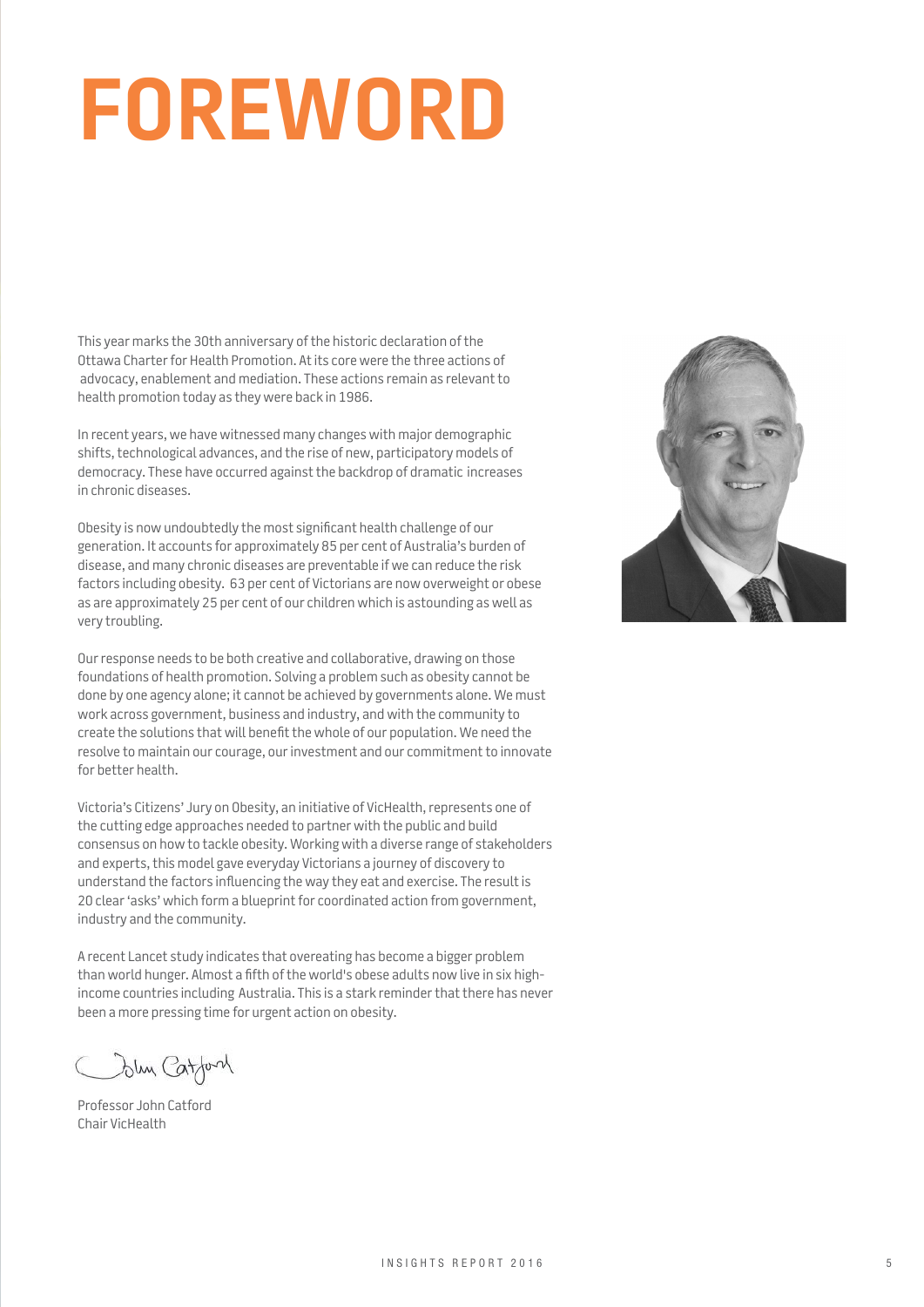# **INTRODUCTION**



VicHealth has a strong commitment to innovation as a way of surfacing opportunities to accelerate the progress of health promotion efforts, as well as that of our own Action Agenda for Health Promotion. This includes trialling new approaches to solve complex public health issues, such as obesity.

Obesity is described by the World Health Organization as 'one of today's most blatantly visible – yet most neglected – public health problems' (World Health Organization n.d.). Despite the continuing efforts of governments and advocates around the world, we continue to see rates of obesity worsening. In Australia, almost two-thirds of adults are overweight or obese (Department of Health 2014) with predictions indicating that 72 per cent of adults will be overweight or obese by 2025 (Leung 2014). Estimates suggest that, by 2025, one-third of Australian children will be overweight or obese (Leung 2014). The increasing social and economic costs of obesity highlight the need to explore new and comprehensive approaches.

In 2014, Dr David Halpern from the UK's Behavioural Insights Team started a two-year residency with VicHealth as our inaugural Leading Thinker, with a focus on obesity. As a part of his residency, Dr Halpern challenged us to consider how we might apply behavioural insights to health promotion, and to re-envisage the policy development process to enable citizens to engage with complex public health issues. By enabling citizens to understand influences which shape how they make decisions in practice, and by building community consensus on the required actions, we might be able to shift the dial on obesity by providing a more cohesive environment to support government, industry and community action.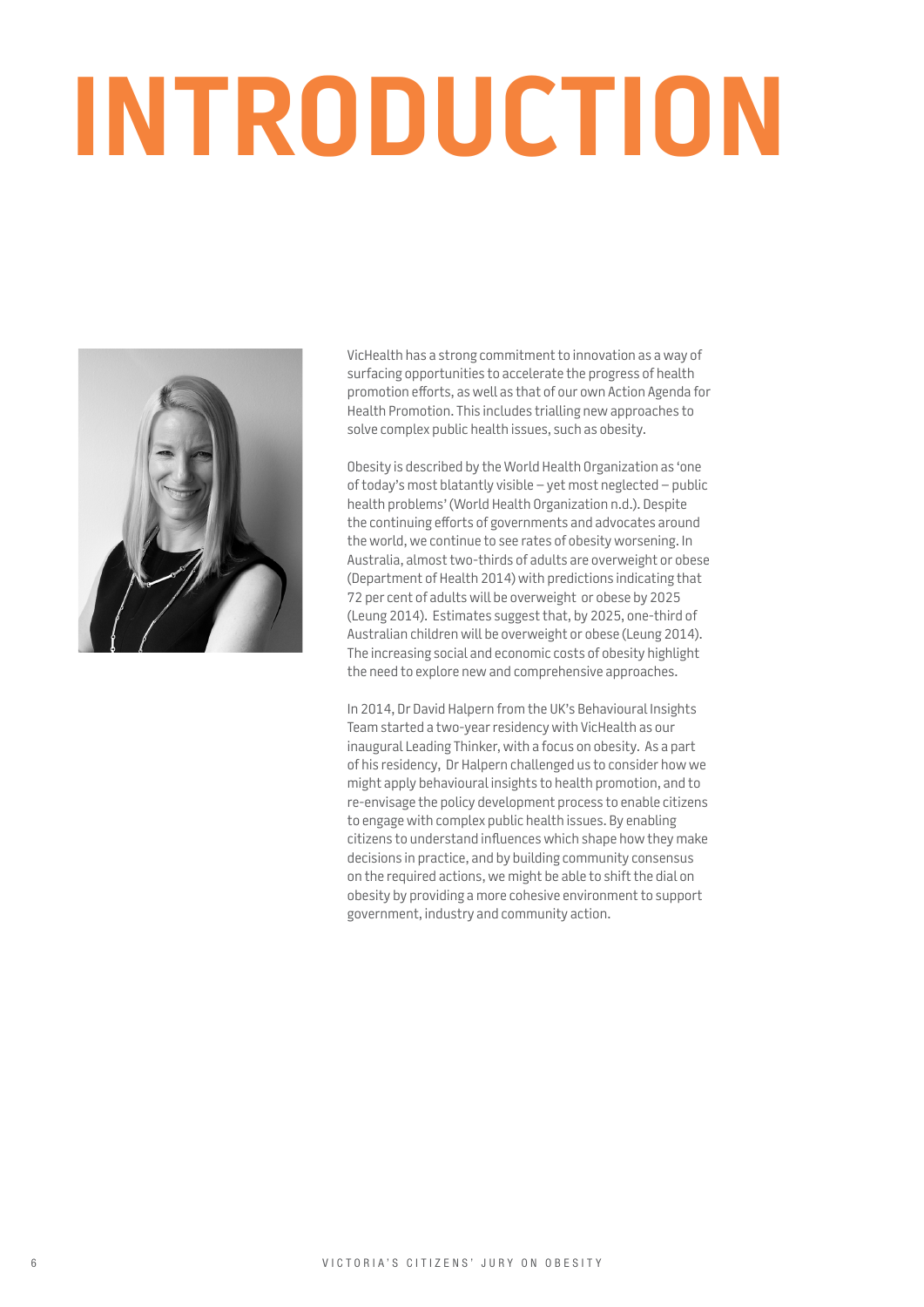A traditional approach to policy development focuses on five key stages: agenda setting, policy formulation, policy adoption, policy implementation and policy evaluation (The Texas Politics Project n.d.). Citizens are primarily engaged in this process through opportunities such as opinion polls and once every three to four years at the ballot box.

Governments have begun to explore innovative democratic models such as citizens' juries to develop better, and more enduring, public policy and deliver public value. Across Australia and around the globe, civic participation is being reimagined to address issues as diverse as environmental sustainability (Geraldton, WA), waste management (Noosa, Queensland), energy reform (Parliament of NSW), constitutional reform (Ireland), political donations (Estonia), chemical exposures and public health (USA), rebuilding of lower Manhattan after the World Trade Center attacks (USA), and mental health strategy (Canada). A growing body of evidence suggests that greater democratic participation is proving to be effective in finding impactful, long-term policy solutions (MacDonald 1998; Irvin and Stansbury 2004; Street et al. 2014).

Recognising existing efforts around obesity in Victoria by state and not-for-profit organisations, VicHealth identified an opportunity to test out the value of democratic innovation in public health. It was a chance to engage Victorians in debate and conversation as a means of informing mainstream policy and practice. In 2015, we instigated a deliberative process to catalyse public discussion and debate on the issue of overweight and obesity: Victoria's Citizens' Jury on Obesity.

This report describes our deliberative process and presents some of the key insights and learnings from our journey.

Jerril Rechter CEO VicHealth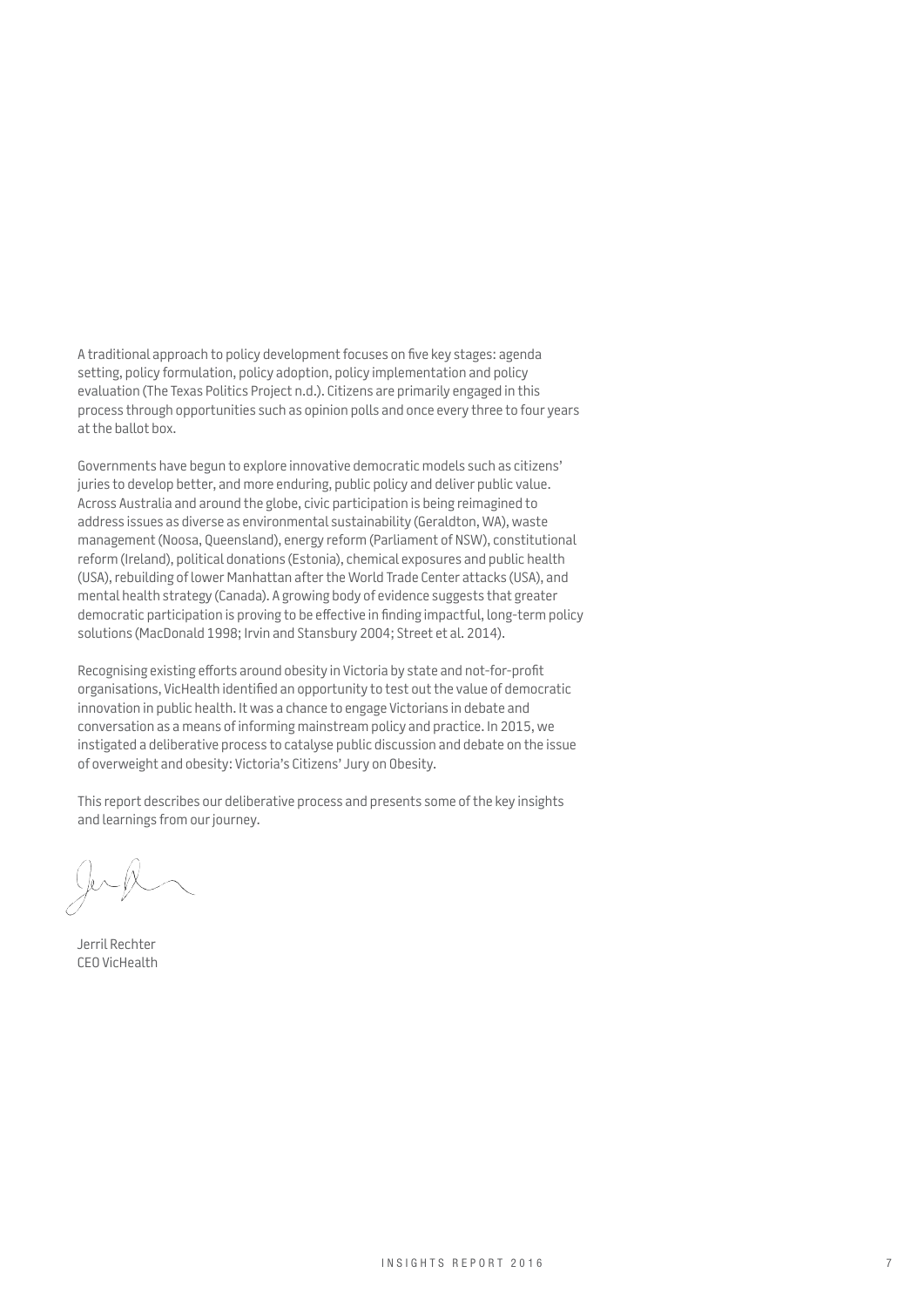# **BACKGROUND AND OVERVIEW**

A citizens' jury is an innovative means of involving everyday people in the process of government decision-making. Actions to address complex public health issues such as obesity can elicit polarised responses from government, industry and the community at large. Understanding the interaction between human behaviour and the environments in which we live, work and play is critical when translating research into effective and enduring public health policy.

Victoria's Citizens' Jury on Obesity, an initiative of VicHealth, provided 100 everyday Victorians with an independently designed and facilitated process to allow them to make their own decisions on obesity, and how they would like government, industry and community to respond. The intent was to mobilise communities and individuals to take action, encourage industry to initiate change, and create an enabling environment for stronger government action.

The newDemocracy Foundation, a leading Australian research institute in democratic innovation, developed a process to give a random sample of everyday citizens a 'journey of discovery' about their food choices. This citizens' jury focused specifically on food and the way we eat, recognising the large role it plays in society and psychology, and the range of influences few of us are aware of when it comes to food choices, such as social setting, colour and context.

The jury was asked to respond to the following remit:

#### **We have a problem with obesity. How can we make it easier to eat better?**

Submissions of evidence responding to the question were invited by newDemocracy Foundation. Jurors were provided with 64 submissions encompassing a broad range of views from public health advocates, food retailers and industry groups, community organisations and individual community members. After six weeks reviewing and discussing this evidence online, using a specially designed collaboration platform, the jury was asked to identify any gaps and to select experts they would like to hear further evidence from in person.

On 17 and 18 October 2015, 78 people randomly selected from the broader Victorian population came together as citizen jurors to consider the additional evidence, consolidate their views and develop their asks. An 'ask' is the jury's perspective, after considering the evidence, on what needs to be done to address the issue.

The jury presented 20 asks to a Steering Group comprising key government, industry, public health and community decision makers and convened by VicHealth. The group included representatives from AMA Victoria, Australian Beverages Council, Australian Food and Grocery Council, CHOICE, City of Melbourne, Centre for Physical Activity and Nutrition Research at Deakin University, Coles, Foodbank Victoria, Obesity Policy Coalition, Tennis Australia, VicHealth and the Department of Premier and Cabinet.

The Steering Group publicly responded to the jury's asks on 4 December 2015.

The progress of the jury's asks (see Appendix 1) will be monitored by VicHealth. We and some members of the Steering Group will continue to work with policy makers, public health and consumer advocates, and industry to promote the asks of the jury.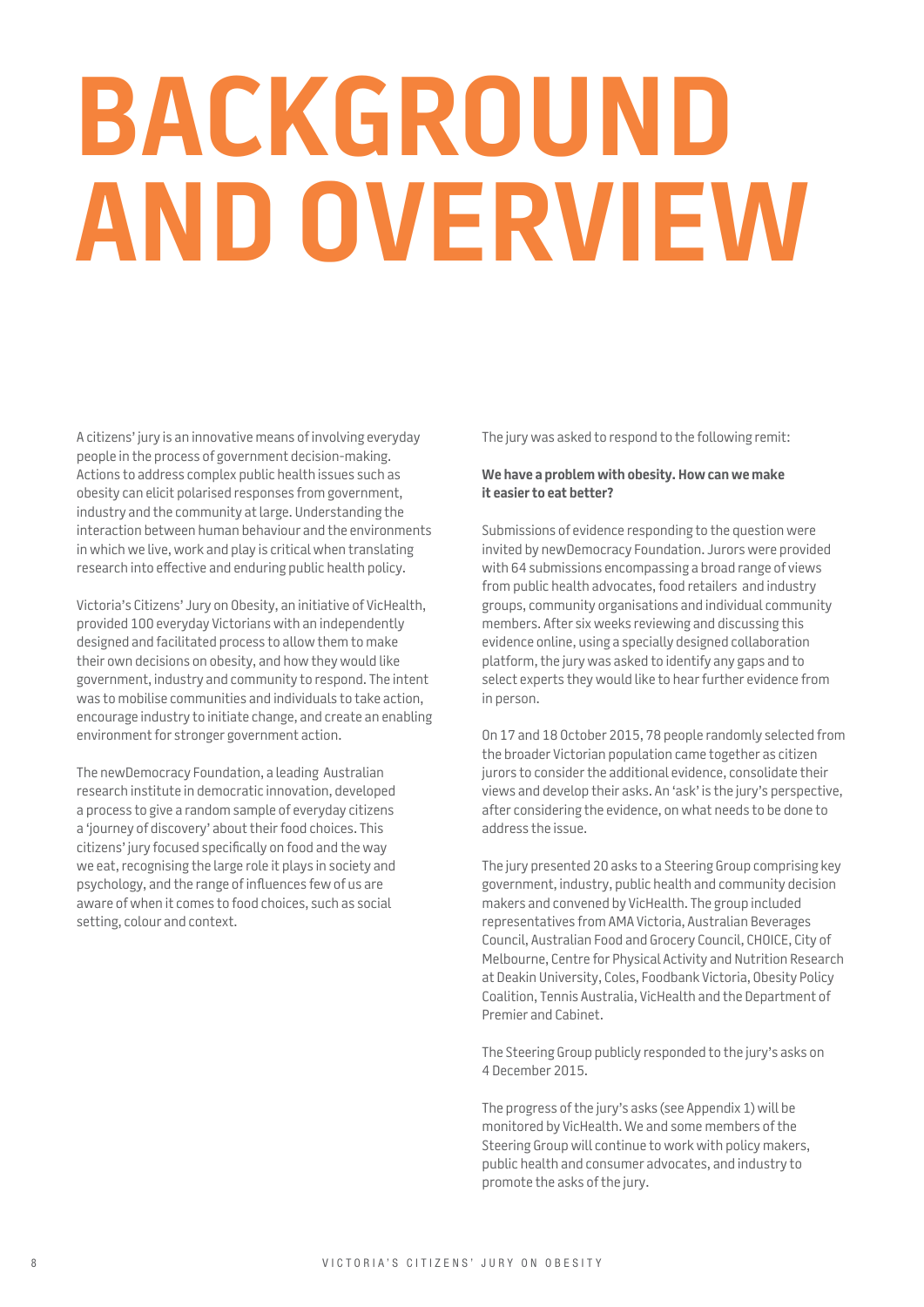### **Victorian Citizens' Jury Timeline**

Overview of the entire deliberation process

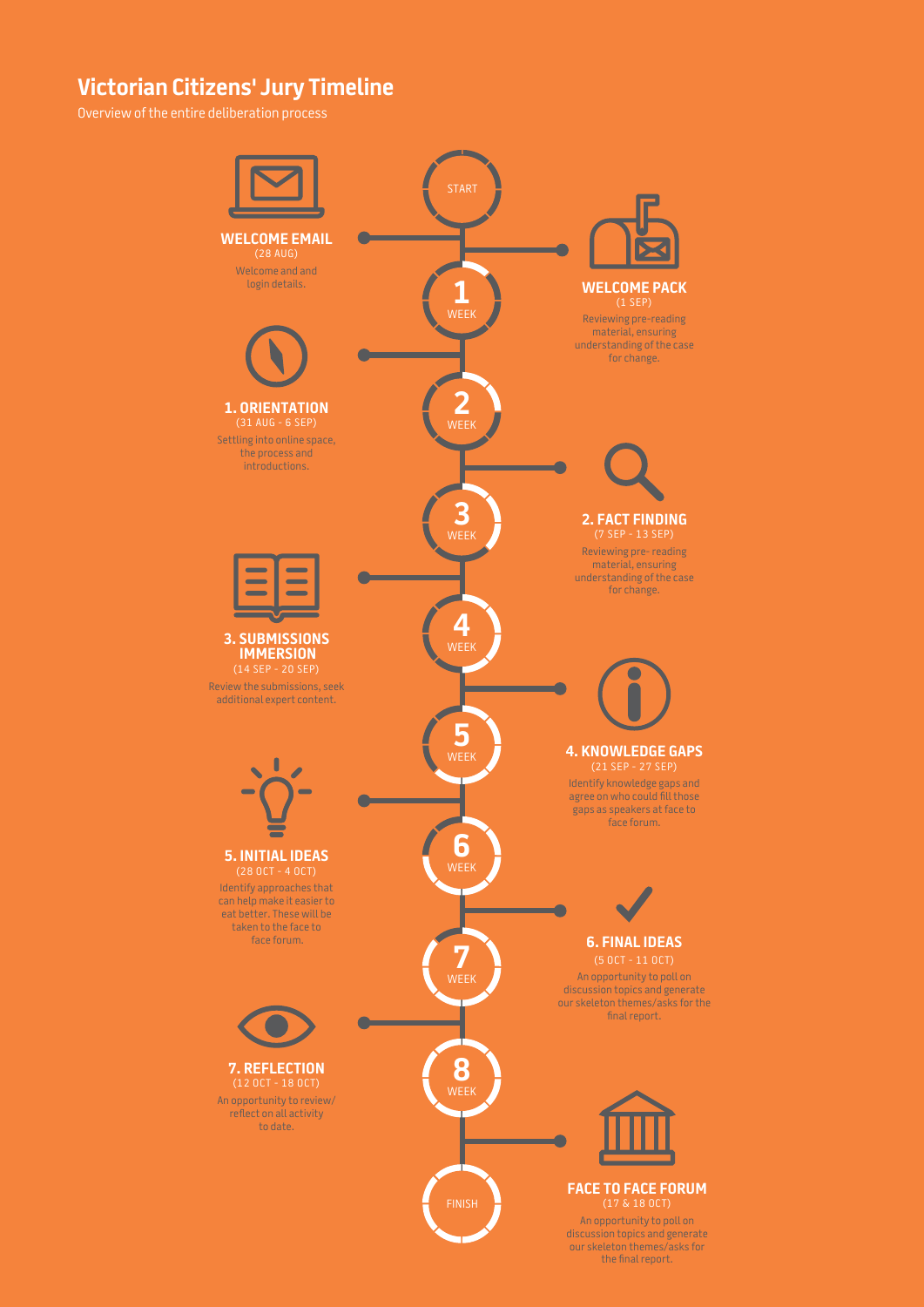### **The Asks**

- 1. Provide ongoing funding for community level programs that encourage healthy eating.
- 2. Mandate healthy eating and cooking as part of the school curriculum from pre-school to year 10.
- 3. Develop an ongoing "Life Be In It" or "Slip Slop Slap" style campaign for healthy eating across all types of media.
- 4. People on low incomes will have a discount on healthy food when they go to the shops.
- 5. A government-funded program to teach practical skills such as budgeting, shopping and cooking to at-risk groups.
- 6. Amend State planning regulations to improve access to fresh produce by:
	- **•** requiring the incorporation of edible, green spaces in new housing and community developments
	- **•** protecting a proportion of fertile land for agricultural purposes as opposed to housing development, specifically in the 'green belt' surrounding the outer suburbs.
- 7. Make drinking fountains and taps freely available, accessible and visible at public events and places, parks and shopping centres.
- 8. Restrict visibility and accessibility of 'Red traffic light' drinks and foods at the point of sale (where you complete the sale).
- 9. Establish more healthy kitchens in schools, universities hospitals and large workplaces.
- 10. Ban "junk food" and beverage marketing to children under the age of 16 years.
- 11. Provide only healthy food and drinks in Victorian schools.
- 12. Ask that the Victorian government prevent companies from locking farmers into unfair, restrictive contracts. Where a company does not require all the produce it has requested from a farmer the produce does not go to waste. Surplus must be made available for sale in the local/national area and other regions or to donate the surplus to charitable organisations, with farmer's controlling what is grown on their farm.
- 13. (1) Increase level of taxation by imposing an additional tax at point of purchase on sugar-sweetened beverages to raise prices and disincentivise consumption – Tax of at least 20%.
	- (2) These additional taxes imposed on food and beverages must be earmarked (hypothecated) to fund new health promotion initiatives.
	- (3) Ban use of discounts applied for bundling and multiple purchases designed to increase consumption of junk food and soft drink (i.e. discounting for bulk purchase).
	- (4) Regulate beverage sizes, imposing a maximum size that can be sold through restaurants and retail outlets (soft drinks and other calorie-dense beverages).
	- (5) Introduce legislation requiring all venues at all times serving food to offer at least one healthy meal option.
- 14. Government mandated health star labelling. No selfregulation of labelling in the food and beverage industry.
- 15. Give local government the final say in deciding whether a fast food outlet is developed within their municipality.
- 16. Exclusion zones of unhealthy fast food chains/franchises outlets around schools, sporting clubs, youth and community centres where children <18 years spend time.
- 17. All projects that are implemented as a result of these asks to be monitored and evaluated to determine long term outcomes.
- 18. Government funding for easy and regular access to health services which enable individuals to better their eating behaviour.
- 19. All donations to political parties, decision makers and regulatory organisations from food and beverage interest groups must be publically declared.
- 20. Limit the ability of food and beverage producers to market unhealthy products by advertising a healthy component of an unhealthy product.

Refer to Appendix 1 for the jury's full report.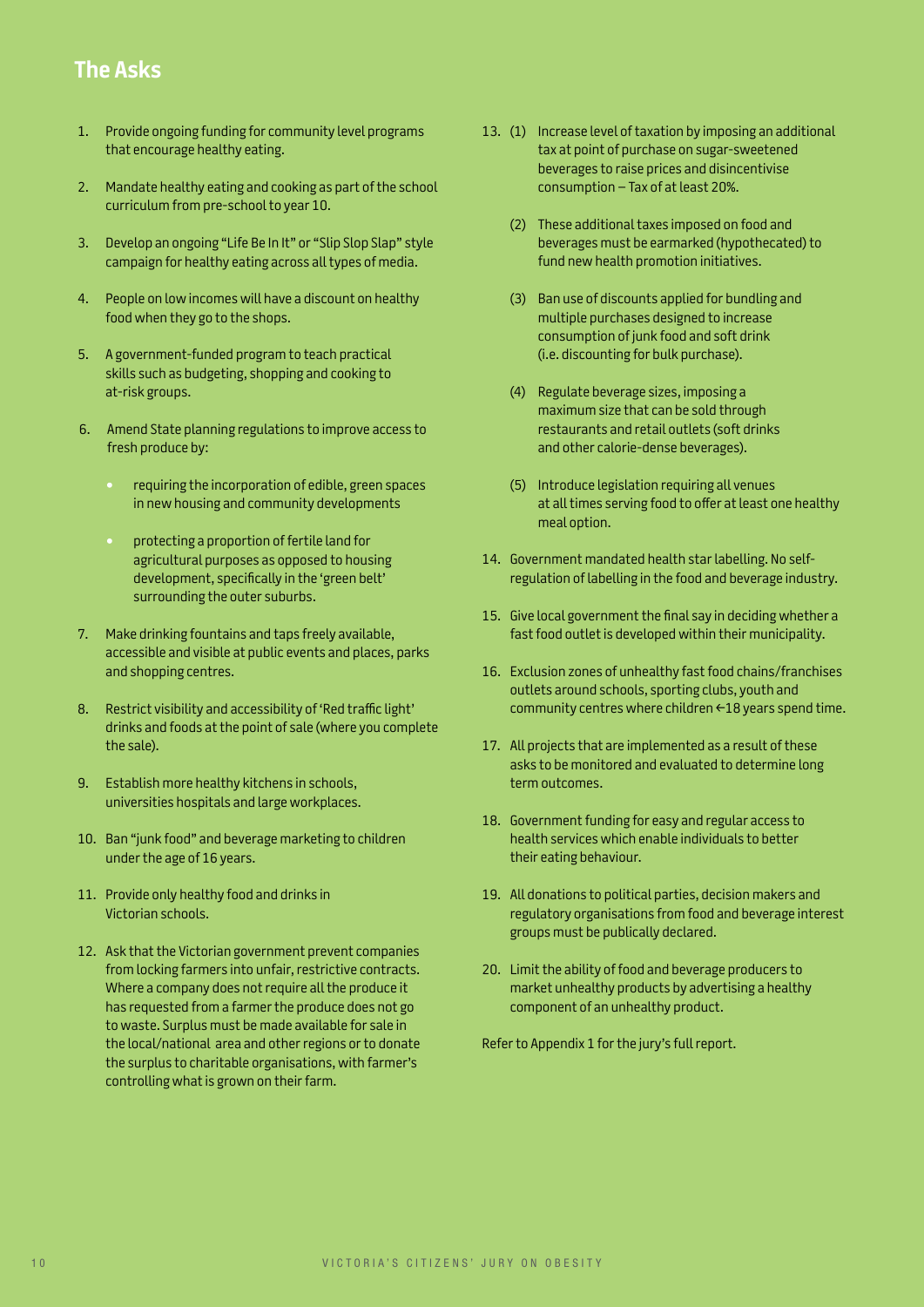# **KEY PROCESS DESIGN ELEMENTS**

With the overarching objective of a citizens' jury process being to build trust through public accountability and transparency, our process design featured a range of distinctive aspects that distinguish this process from other citizens' juries. This section of the report outlines our multidisciplinary approach, key factors influencing jury recruitment, and the development of a clear remit and authorising environment for the jury. It also explores strategies to facilitate large-scale deliberation, maintain neutrality of information and amplify the jury's efforts across Victoria.

The following design features are highlighted:

- 1. Key delivery partners
- 2. Jury recruitment and selection
- 3. Establishment of remit and authority: the Steering Group
- 3. Facilitation, deliberation and consensus
- 5. Stakeholders, submissions and information management
- 6. Media partner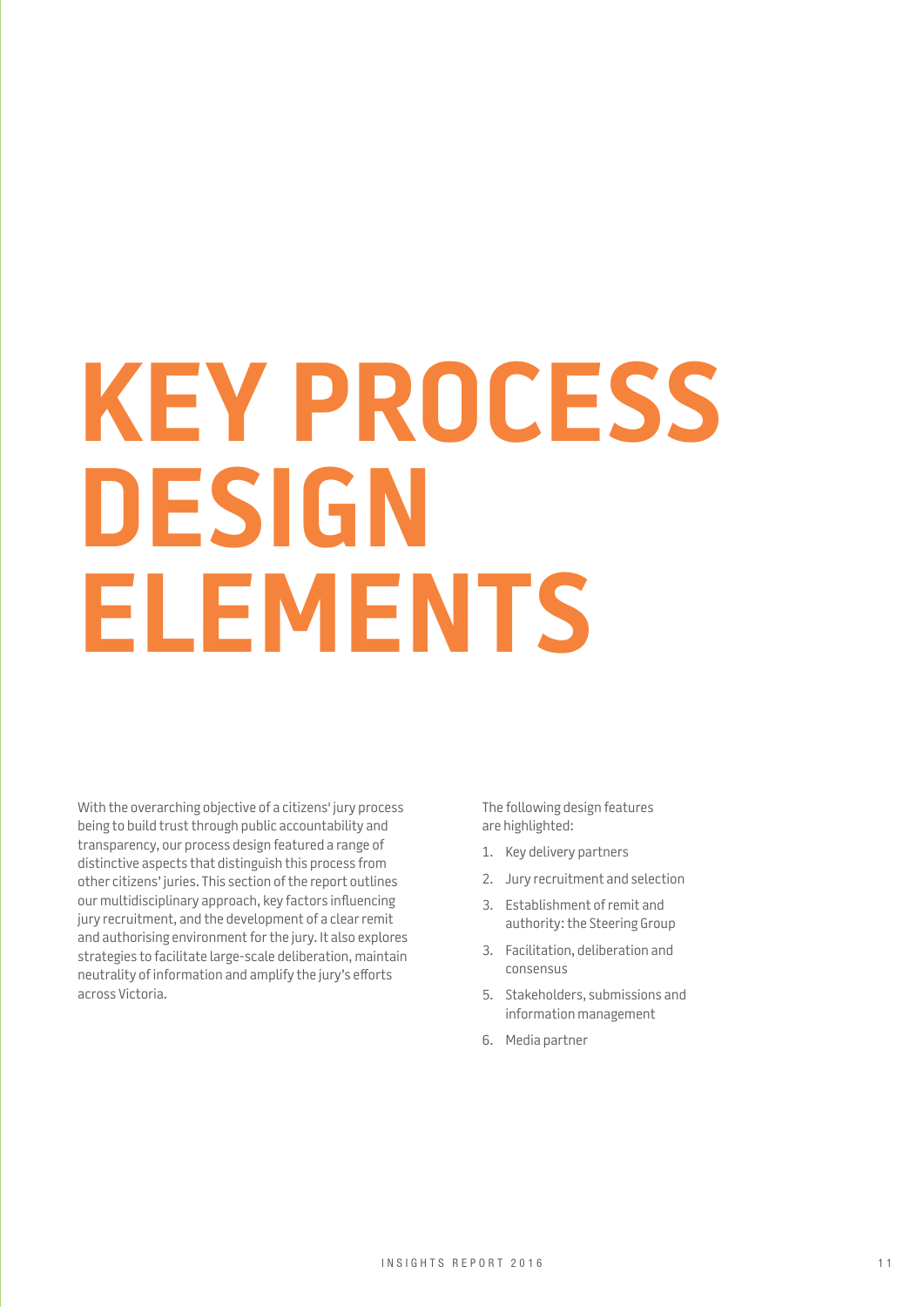# . KEY DELIVERY **PARTNERS**

VicHealth appointed a multidisciplinary consortium of suppliers to combine leading expertise in democratic research, large-scale deliberative facilitation, user experience design and social technologies. This blend of methodologies was deliberately applied to extend the project's impact beyond policy outcomes, in order to empower and strengthen the growing social movement for change. Such an approach has not been previously tried in other citizens' juries.

#### **PARTNER ROLE** NEWDEMOCRACY FOUNDATION As a nonpartisan organisation with no stakeholders or conflict of interest Australia's leading democratic in the issue, the institute was engaged to design the process, manage the recruitment and selection of jurors, and oversee submissions to the jury. This was deliberate to ensure that integrity of the process was maintained throughout project delivery. The team was responsible for designing MOSAICLAB A collaboration of facilitators that and facilitating discussions and activities for both the online component and the specialise in deliberative processes. face-to-face event. They supported the jury to stay focused on the remit – helping them to work through the submissions, determine who they wanted to hear from at the face-to-face event and, ultimately, turn their initial ideas into concrete asks. The company's experience in user **WILDWON** experience design and social impact

An end-to-end experience design and event production company that specialises in knowledge, innovation, sustainability, social change and advocacy events designed to create meaningful and lasting impact.

portal and event production. They focused on maximising the jury's experience across the initiative, as well as supporting project management. The consultancy worked with

brought intentionality and focus to external communications, the online

#### KINSHIP DIGITAL

A specialist consultancy that applies the principles of kinship to the digital age, helping large organisations adopt and use social and digital tools to strengthen relationships with

VicHealth ICT, Wildwon and MosaicLab to build the online portal using Zimbra, an online collaboration platform.

In addition to managing the supplier consortium, VicHealth provided the jury with their remit and an overview of obesity and food in Victoria to assist them to embark on their deliberations from a common starting point. We handled stakeholder relations, and chaired the Steering Group.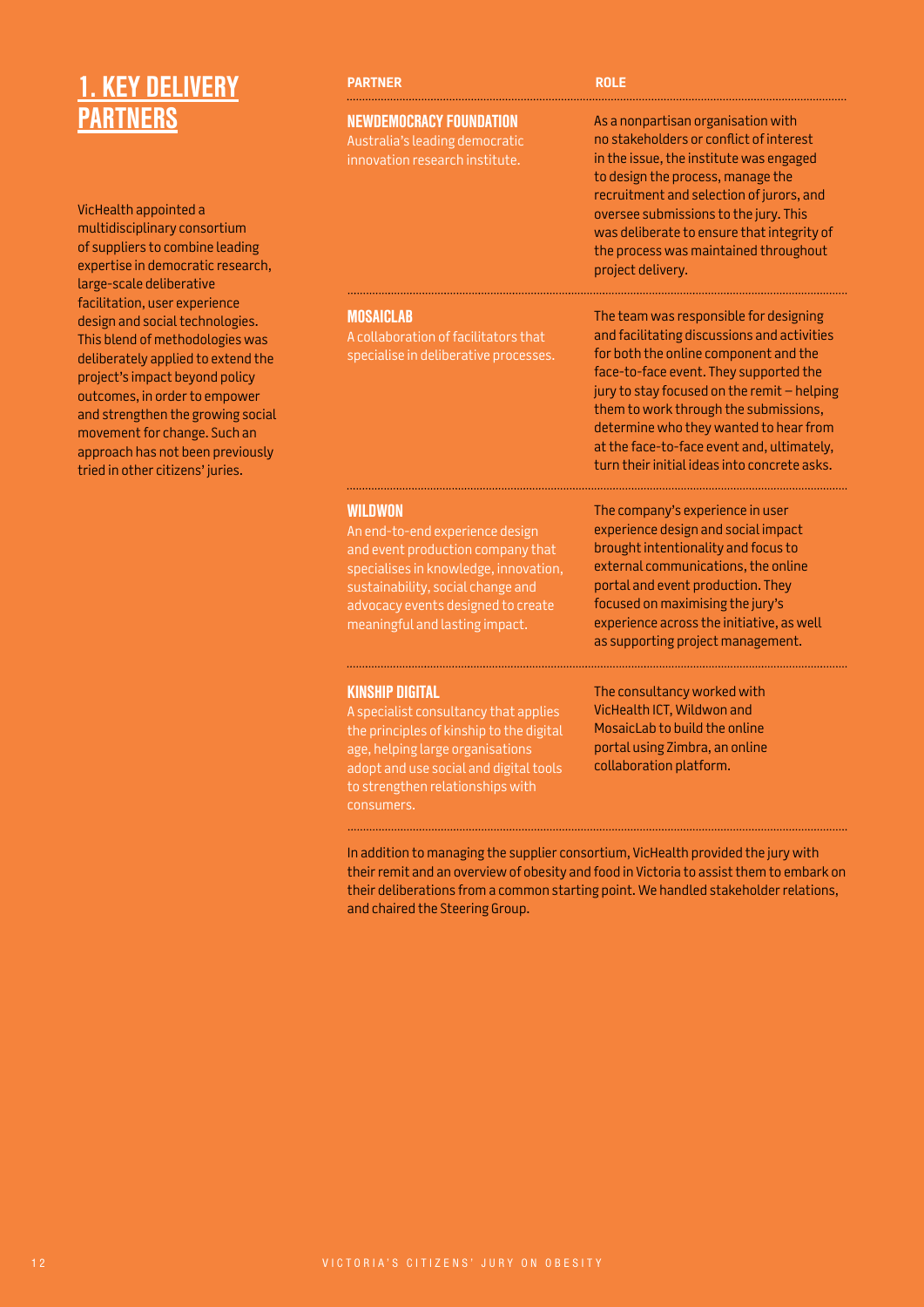# 2. JURY RECRUITMENT AND SELECTION

# 3. ESTABLISHING REMIT AND AUTHORITY: THE STEERING GROUP1

The newDemocracy Foundation employed a random selection process to secure a descriptively representative sample of the Victorian community. The sample was stratified by a range of variables including age, gender and geography. In other words, people from 'all walks of life' were selected.

Invitations were distributed electronically to approximately 20,000 addresses, drawn from samples of:

- **•** the VoteCompass database (at least 570,000 of 1.2 million participants opted in to participate in events related to public policy)
- **•** two student databases (to maximise reach to the 18–24-year age group).

It was recognised in the process design that solely using electronic databases would limit the ability to draw a truly representative sample of the population. However, given the extensive use of online engagement in the process design, newDemocracy Foundation considered drawing on electronic databases to be an appropriate proxy for internet accessibility and digital literacy.

An initial pool of 117 jurors commenced the online process, allowing for individuals to withdraw without jeopardising the validity of the process. (Jurors self-withdrew for a number of reasons including changes in personal circumstances, lack of interest and lack of time.) From this initial pool, 78 jurors participated in the face-to-face event. A citizens' jury of this scale and magnitude had not previously been attempted in Australia.

A \$250 honorarium was provided to avoid excluding participants who may have found participation a hardship. Accommodation was offered to participants travelling from regional locations to attend the in-person deliberation.

The key measure of success for jury recruitment and selection was partly subjective: 'do parliamentarians, the local community and the media see a group that looks like everyday Victorians they see in their daily lives?'

Previous citizens' juries in Australia have been commissioned by government departments and agencies, with a clear remit or focus, for action on the issue being deliberated. Two key factors influenced our approach to establishing an authorising environment. First, as VicHealth, our role within Victoria is to conduct research into health promotion and chronic disease prevention, and advise the Victorian Government on policy-relevant findings. Second, the Obesity System Atlas (Vandenbroeck et al. 2007) highlights that effectively tackling obesity requires action from a broad range of multisector stakeholders. As such, a Steering Group was established to involve key decision makers and influencers representing government, health care, industry bodies, retailers, consumer advocates, local government, academia, non-government organisations, public health advocates and sporting bodies. The deliberate use of a representative Steering Group had not been employed in previous citizens' juries.

Previous juries designed by newDemocracy Foundation have demonstrated that providing a clear remit and demonstrating an authorising environment is vital to maximising the effectiveness of this model. Similarly, expressing the issue in neutral terms and plain English is essential for people to understand the problem to be deliberated.

It is well documented that obesity is a complex issue: there are many potential causes and many stakeholders involved in effective solutions. Tackling the full range of factors that influence obesity (including physical activity, genetics and income inequality) was deemed too large for a citizens' jury process. Drawing on the experience of other deliberative processes, our method focused on a singular question around eating behaviour. We recognised the large role food plays in society, and the range of sociological and psychological influences on food choices. This focus provided the jury with tighter parameters on possible areas for action.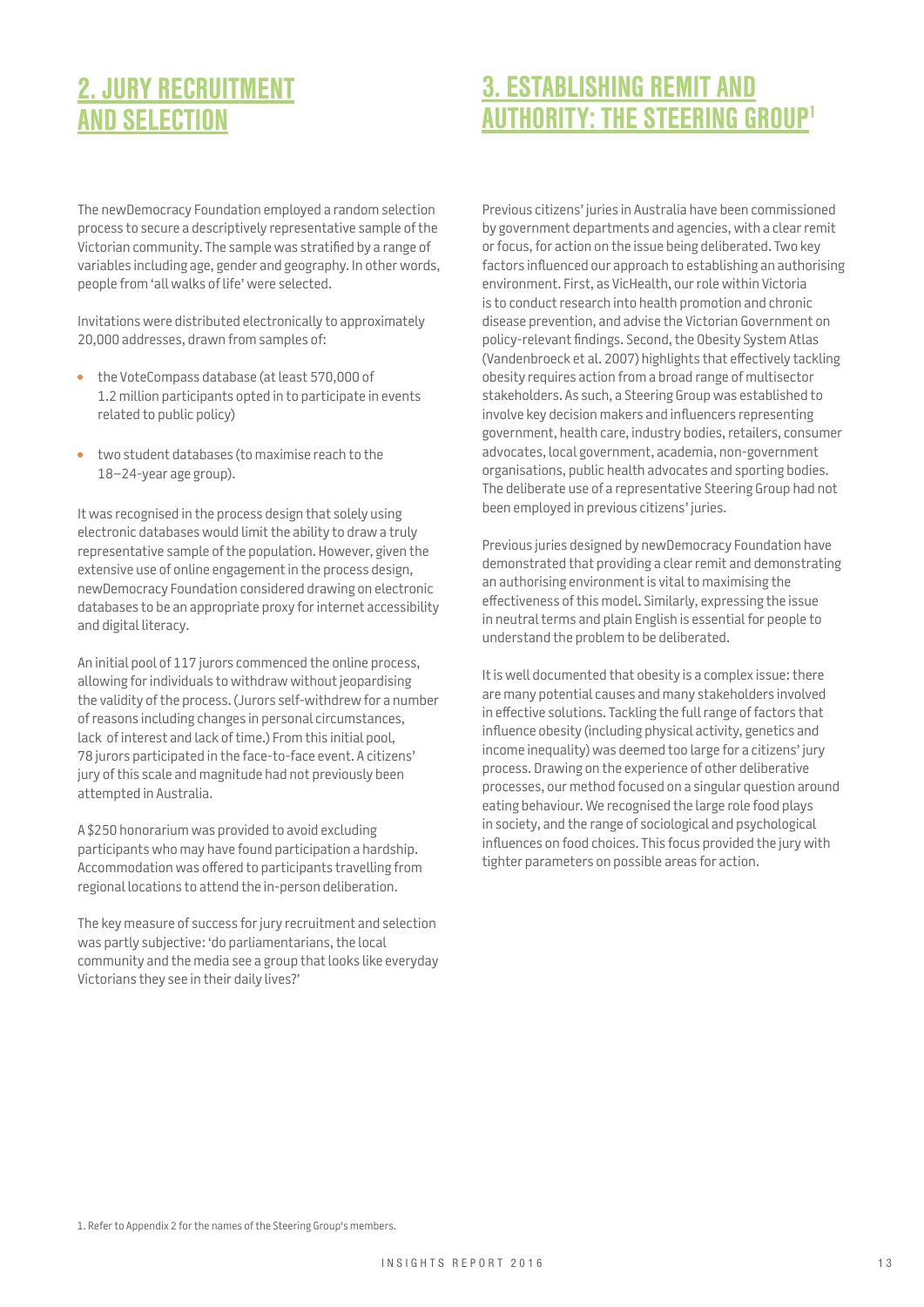# 4. FACILITATION, DELIBERATION **AND CONSENSUS**

# 5. STAKEHOLDERS, SUBMISSIONS AND INFORMATION MANAGEMENT

MosaicLab and newDemocracy Foundation worked together to build a facilitation process that would enable the large number of jurors to work through a significant amount of information online and then meet face-to-face to come up with tangible solutions that were practical and clear in intent.

Jurors were arranged into small groups, both online and in person, which were regularly mixed into new groups to avoid factions. The facilitators used a blend of synchronous (webinars) and asynchronous (example) learning approaches to assist people with the large amount of information in the submissions. This blended approach was essential to provide a balance between structured and self-paced activities during the six weeks of online deliberation.

Wildwon's design approach focused on user experience and informed jury management, communications and the build of an appropriate online environment. The facilitators worked closely with Wildwon to enable a smooth transition for the jurors from online interaction to face-to-face conversation.

A supermajority2 of 80 per cent was used for voting on the asks, with a complementary minority report for jurors to provide background on discussions that didn't achieve the minimum support required for a supermajority. Jurors were able to discuss their ideas with members of the Steering Group at the beginning of the second day, to help them strengthen or clarify their asks, before final voting and report writing.

**"Understanding the solutions consumers want to tackle obesity will help guide future advocacy and campaigning work. It also allows us to highlight why we are working on current issues. It's a great process to show what consumers want."**

–Steering Group member

The methodology was carefully designed to give jurors access to a balanced and transparent set of information. VicHealth, as the commissioning agency, provided the jury with baseline information on the issue, as well as our own perspective on possible solutions. Steering Group members were each invited to make their own case to the jury, as was anyone within the wider community. In total, 64 submissions were received from a wide variety of individuals and organisations, encompassing the broad spectrum of views on obesity that exists in the community at large. A readers' poll was conducted through the Herald Sun (see page 15) to provide the jury with a broader range of community views on the issue. Similarly, a poll was conducted within youth organisations to ensure that the perspectives of young people were heard.

The jurors had an opportunity to clarify information with public health and nutrition experts from VicHealth during an online webinar, and a recording was made accessible to the Steering Group. All submissions were made publicly available so that the process was transparent to the public and interested stakeholders.

Jurors were prompted by the facilitators to identify who they wanted to hear more from and whether there were any potential gaps in information they had available to them, as well as who they trusted to inform them. A comprehensive list was collated by the jury and then voted on. The newDemocracy Foundation invited those in the jurors' top five to present their views to the jury at the face-to-face event and to answer questions from the jury.

The Steering Group had 'courtside seats' throughout the online process and face-to-face discussions, to ensure that transparency was upheld at all times. This also enabled the Steering Group to see the level of discussion and debate being undertaken as the jury reviewed the evidence and formulated their opinions. If they wanted to discuss something purely among themselves, the jury could request 'in-camera' sessions, from which all Steering Group members and observers were excluded.

2. A supermajority is a number which is much more than half of a total, especially in a vote.